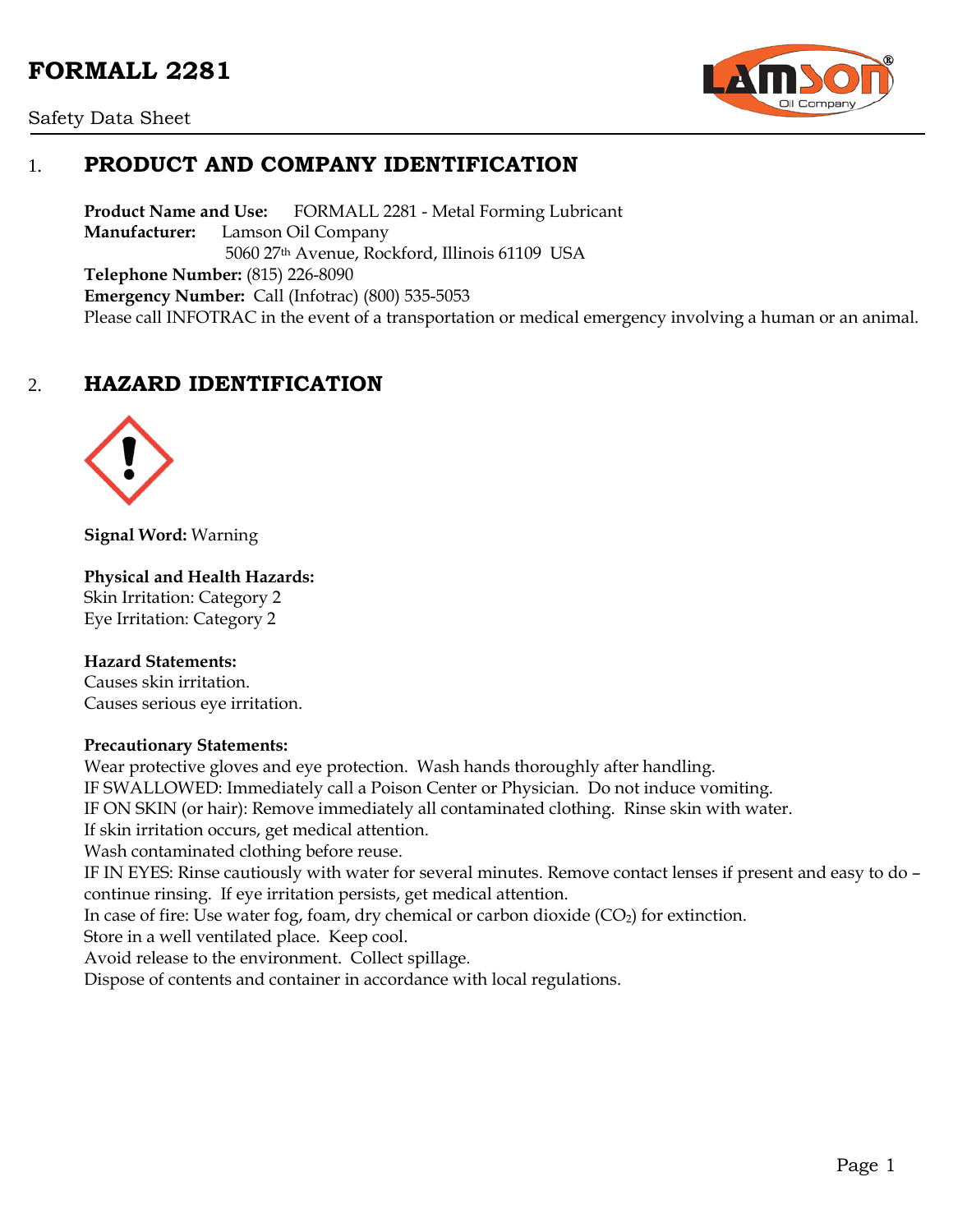Safety Data Sheet

## 3. **COMPONENTS**

| <b>Substantial Ingredients</b>                         | $CAS \#$       | Weight $\%$ | <b>GHS</b> Classification      |
|--------------------------------------------------------|----------------|-------------|--------------------------------|
| Distillates (petroleum), hydrotreated heavy naphthenic | 64742-52-5     | $> 40\%$    | Eye Ir 2, Skin Ir 2            |
| <b>Emulsifier Base</b>                                 | Mixture        | $>10\%$     | Eye Ir 2, Skin Ir 2            |
| Polyphosphoric polymers                                | 68514-88-5     | $>10\%$     | None                           |
| Triethanolamine                                        | $102 - 71 - 6$ | $>10\%$     | <b>None</b>                    |
| Nitrobutyl Morpholine                                  | 2224-44-4      | $~12\%$     | Act Tox 4, Skin Ir 2 Eye Cor 1 |
|                                                        |                |             | Skin Sen 1                     |

## 4. **FIRST AID MEASURES**

**IF IN EYES:** Rinse cautiously with water for several minutes. Remove contact lenses if present and easy to do – continue rinsing. If eye irritation persists, get medical attention.

**IF ON SKIN** (or hair): Remove immediately all contaminated clothing. Rinse skin with water. If skin irritation occurs, get medical attention.

**IF SWALLOWED**: Immediately call a Poison Center or Physician. Do not induce vomiting. **IF INHALED:** Remove to fresh air; apply artificial respiration if necessary. Get medical attention.

## 5. **FIRE-FIGHTING MEASURES**

#### **General Hazard**

Petroleum products can form combustible mixtures at temperatures at or above the flash point.

### **Fire-Fighting**

Keep fire exposed containers cool with water spray. Separate unburning product from fire. Use carbon dioxide, foam, or dry chemical extinguishing media to put out fires.

### **Unusual Decomposition Products Under Fire Conditions**

None

## 6. **ACCIDENTAL RELEASE MEASURES**

#### **Personal Precautions**

Remove contaminated clothing, including shoes and wash thoroughly after contact. Launder contaminated clothing before reuse.

### **Environmental Precautions**

Stop leak if without risk. Dike large spills to prevent ingress into sewers or waterways. Eliminate all sources of ignition. Ensure adequate ventilation. Clean spills with absorbent and store in marked containers for disposal. Dispose in accordance with all applicable regulations.

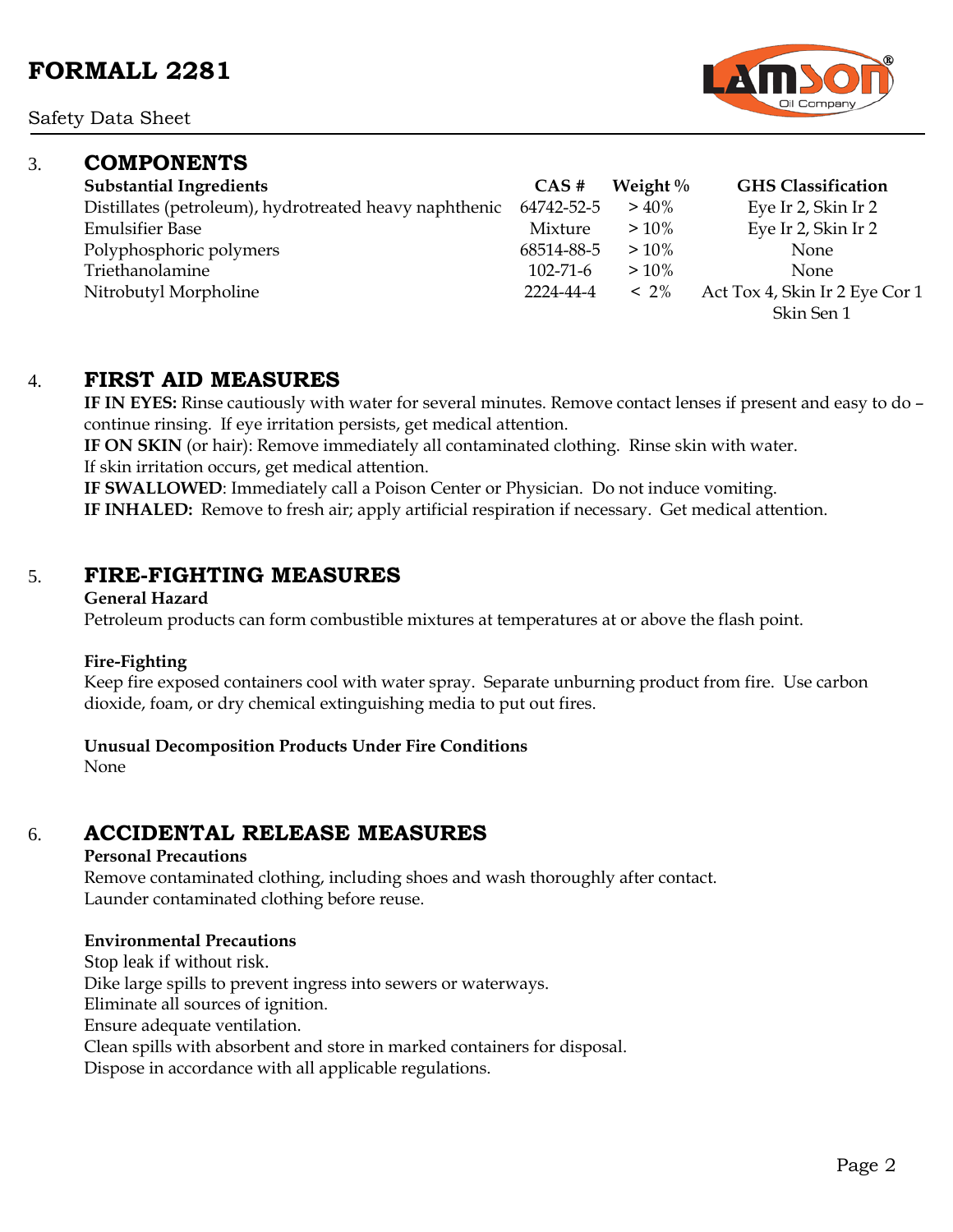

Safety Data Sheet

## 7. **HANDLING AND STORAGE**

### **Safe Handling and Storage**

Do not handle, store, or dispense near open flames or ignition sources. Keep containers inside and out of direct sunlight. Avoid extreme temperatures. Do not reuse containers.

### **Incompatible Products**

Avoid strong oxidizing and reducing agents.

# 8. **EXPOSURE CONTROL AND PERSONAL PROTECTION**

### **Ventilation**

Local exhaust is usually sufficient. General exhaust is preferred.

### **Personal Protection**

Use approved respirator when airborne exposure limits are exceeded. Use petroleum resistant gloves to avoid prolonged contact. Wear goggles or safety glasses with splashguards.

### **Work Place Exposure Guide Lines**

Petroleum Oil mist has a TLV limit of 5 mg/m3. Triethanolamine has a recommended TLV of 5 mg/m3.

# 9. **PHYSICAL AND CHEMICAL PROPERTIES**

| <b>Boiling Point:</b>                          | $>$ 500 °F                                |
|------------------------------------------------|-------------------------------------------|
| Specific Gravity (water =1):                   | 0.96                                      |
| Vapor pressure (mm Hg):                        | $\leq 1$                                  |
| <b>Melting Point:</b>                          | Not Applicable                            |
| Vapor Density (Air =1):                        | > 5                                       |
| Evaporation Rate (butyl Acetate=1):            | $\leq 0.1$                                |
| Solubility in water:                           | Emulsifies                                |
| Reactivity in water:                           | NIL                                       |
| <b>Appearance and Odor:</b>                    | Clear, brown liquid; mild odor            |
| Flash point:                                   | $>330$ °F                                 |
| Flammable Limits (volume percent in air):      | LEL: Not Established UEL: Not Established |
| <b>Autoignition Temperature:</b> approximately | Not Established                           |

## 10. **STABILITY AND REACTIVITY**

**Stability:** [ ] Unstable [ X ] Stable **Conditions to avoid:** None **Incompatibility (Materials to avoid):** Strong oxidizing and reducing agents. **Hazardous Decomposition Products:** Combustion may produce oxides of carbon. **Hazardous Polymerization:** [ ] May Occur [ X ] Will Not Occur **Conditions to Avoid:** Not Applicable